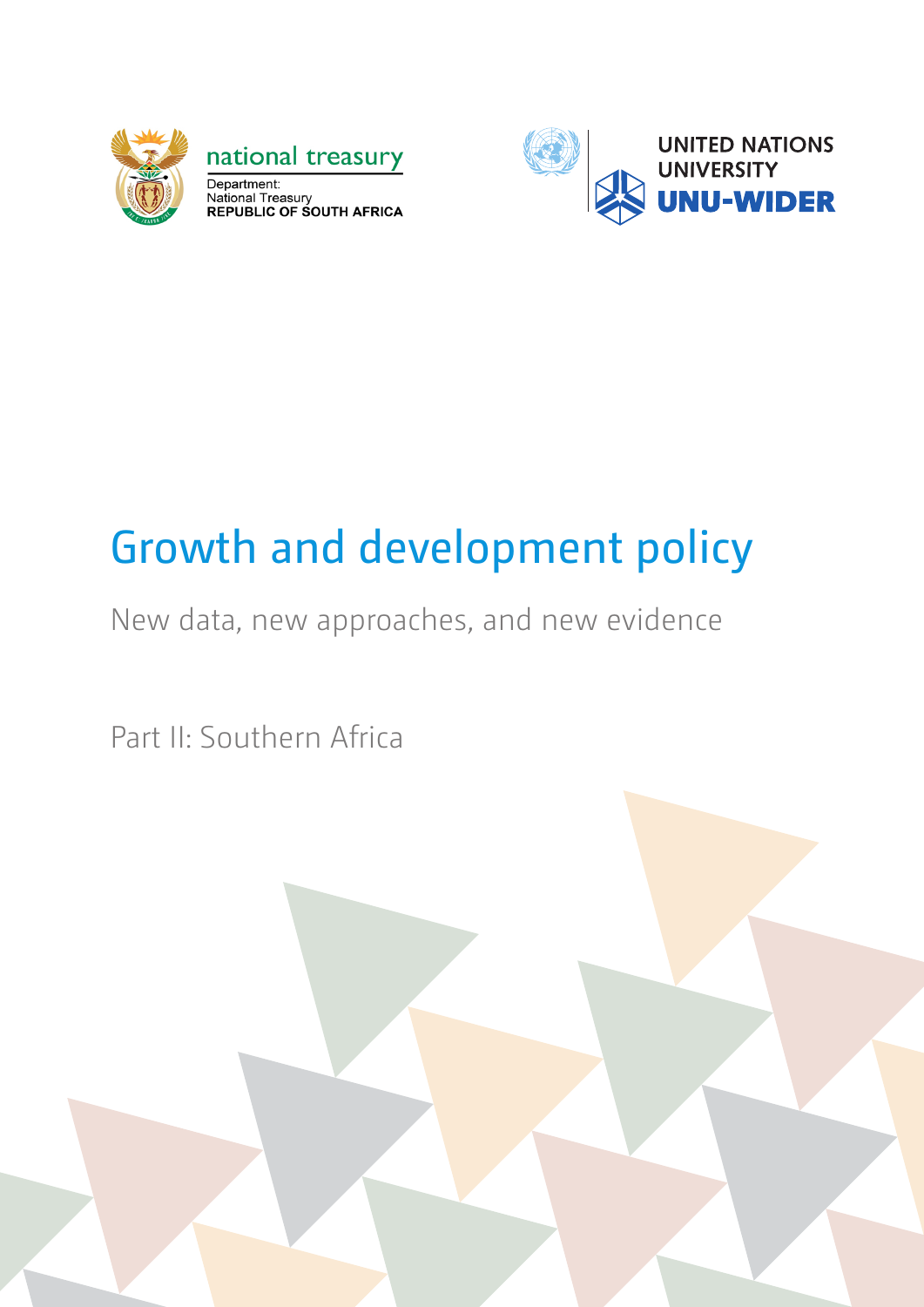# **Contents**

| $\overline{2}$ |                                                                                        |  |  |
|----------------|----------------------------------------------------------------------------------------|--|--|
| 3              |                                                                                        |  |  |
|                |                                                                                        |  |  |
|                |                                                                                        |  |  |
|                | 3.3 Intra-regional transport, regional value chains and cost competitiveness 6         |  |  |
|                | 3.4 Mining as a spur to regional growth and industrial development in southern Africa7 |  |  |
|                |                                                                                        |  |  |
| $\overline{4}$ |                                                                                        |  |  |
| 5              |                                                                                        |  |  |

# **Figures**

| Figure 1: Shares of South Africa's diversified manufacturing exports (excluding basic metals |                          |
|----------------------------------------------------------------------------------------------|--------------------------|
| Figure 2: Suppliers and supermarkets assessment of suppliers' capabilities                   | $\overline{\phantom{a}}$ |
| Figure 3: Suppliers' and supermarkets' understanding of key criteria                         | $\overline{4}$           |

### **Tables**

| Table 1: Number of supermarkets and ownership in each country (main chain stores only)3 |
|-----------------------------------------------------------------------------------------|
| Table 2: Capital equipment imports by selected SADC countries and % from South Africa 8 |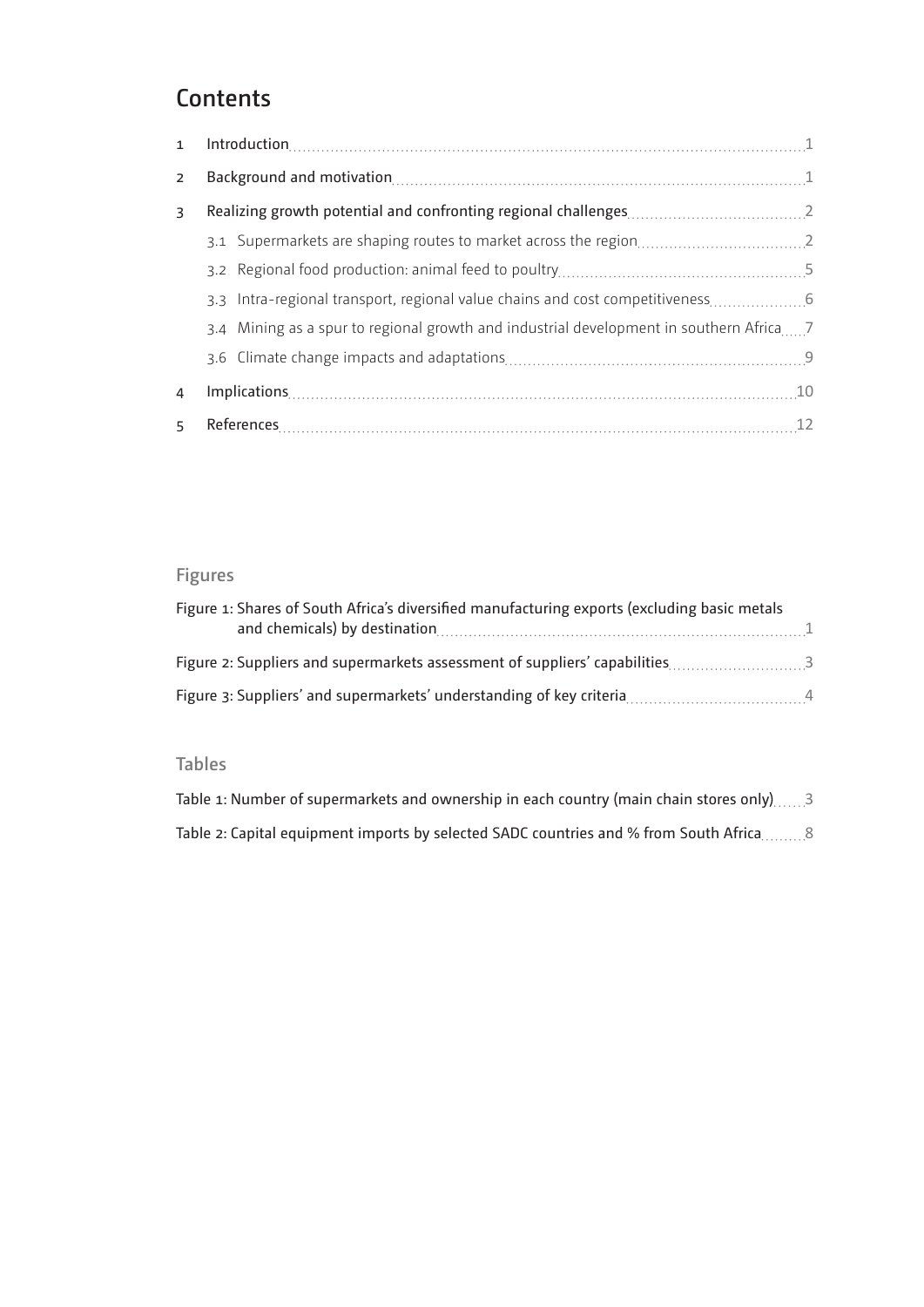## <span id="page-2-0"></span>**1 Introduction**

In contrast to South Africa, most of the other economies in the southern Africa region have grown reasonably rapidly over the past two decades. Recent experience has, however, highlighted the vulnerability of these economies to shocks, sometimes external and sometimes of their own making. For example, for two decades, Mozambique posted one of the fastest economic growth rates in the world. In 2016, a combination of governance failures, political instability (not unrelated to the governance failures), and lower commodity prices for coal and natural gas has generated an ongoing macroeconomic crisis. Per capita GDP growth in Mozambique is expected to be close to zero in 2016.

This note is part II of a series. Part I considered South Africa taking the rest of the world as given. Part II considers southern Africa as a whole. It takes stock of the experience of the past two decades and seeks to chart realistic paths forward from a regional growth and development perspectives. It is structured as follows. Section 2 provides background and motivation including a discussion of the philosophy of the research programme undertaken within the framework of this project. Section 3 considers six specific areas where a regional growth and development perspective may have particular promise. These areas are: the spread of regional supermarket chains; the poultry value chain; trucking; mining equipment and related services; energy including bioenergy; and confronting climate change. A final section summarizes and concludes.

# **2 Background and motivation**

Improved growth dynamics in Africa in general and the Southern African Development Community (SADC) in particular combined with an improved political and economic environment within the region has led to rapid growth in trade in the region. Beginning from very small volumes in the immediate postapartheid period, regional trade has grown rapidly and has now reached levels that imply considerable macroeconomic significance. For example, Figure 1 shows that Africa, driven principally by SADC, has become the largest destination for diversified manufactured exports from South Africa, surpassing the European Union in 2011.

This growth in trade is consistent with the objectives of the SADC free trade area (FTA) and the success that member states have realized in the implementation of the tariff phase downs agreed to within the framework of the FTA (Hartzenberg and Kalenga 2015). As noted in Part I of this series of notes, the growth in trade in goods has been accompanied by rapid growth in trade in services alongside very significant foreign direct investment in Africa in general and SADC in particular (notably by South African firms) in sectors such as retail, banking, insurance, transport, and business support services.



#### **Figure 1: Shares of South Africa's diversified manufacturing exports (excluding basic metals and chemicals) by destination**

Source: calculated from Quantec data.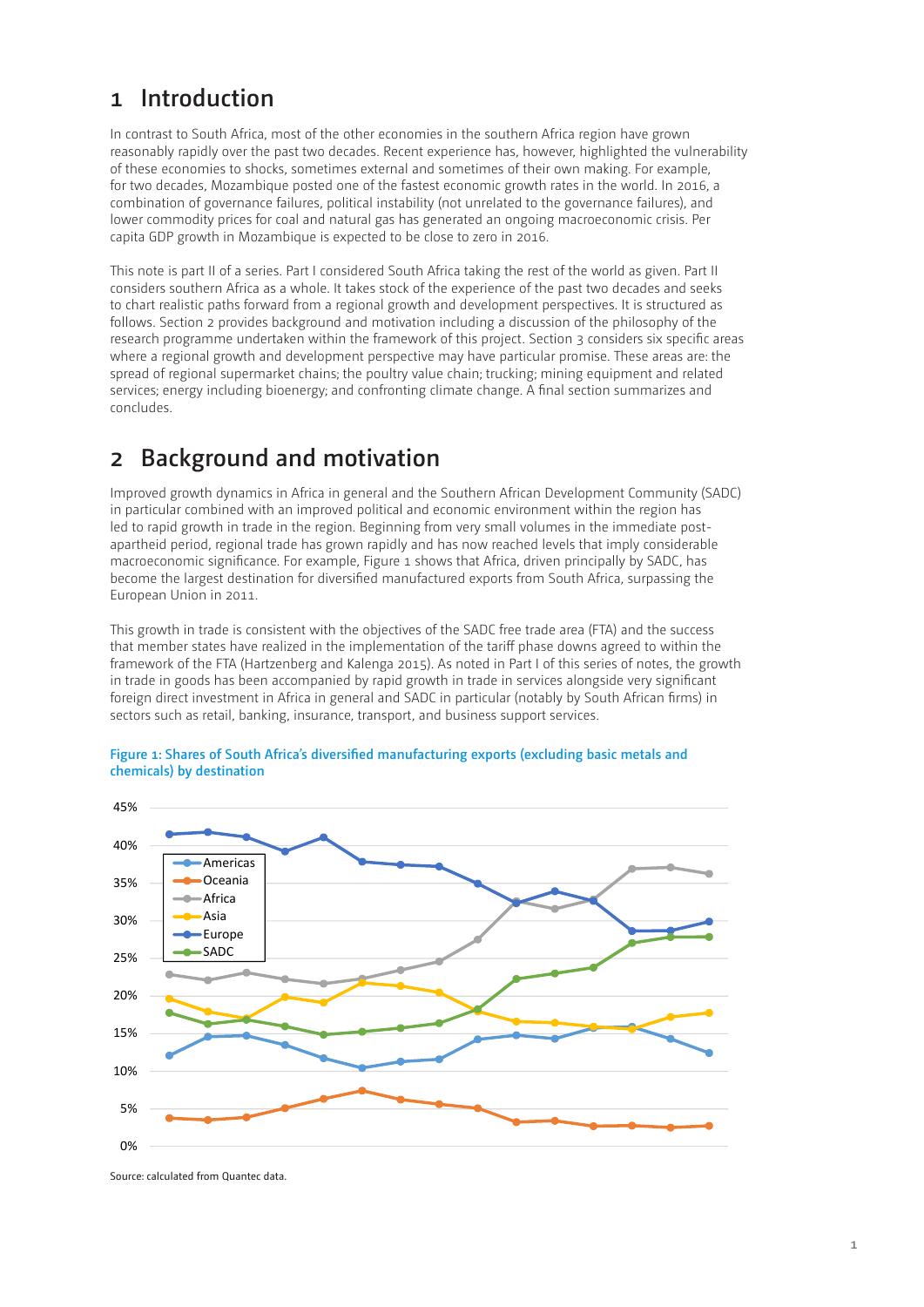<span id="page-3-0"></span>Despite this growth, a series of concerns emerge with respect to the regional integration agenda. Within this context, the following observations are relevant.

- 1 Similar to many other regions of the world, the momentum for broad-based policy steps to enhance regional integration has slowed considerably or even ceased entirely. For example, the establishment of a SADC customs union was initially targeted for 2010. This integration milestone appears to have effectively disappeared reflecting a greatly reduced appetite for implementation of across-the-board policy steps to enhance trade and regional integration in southern Africa.
- 2 Frequent incoherence between national policies and the regional integration agenda. For example, the collapse of progress towards a customs union has left in place wide differences in the external tariff rates imposed by SADC member states and a concomitant growth in the profile of rules of origin and other non-tariff barriers (NTBs) to trade. In a broad review, Hartzenberg and Kalenga (2015: 31) conclude that 'most of the NTBs are not merely administrative in nature but are the result of policy and regulatory measures aimed at protecting domestic industries from regional competition'.
- 3 South Africa has experienced greater success in exporting to the SADC region than other member states have had in exporting to South Africa, particularly if fuels are excluded.<sup>1</sup> This is perhaps not surprising given the range of relatively high value goods available in South Africa and the concentration of export capabilities in a relatively few (often primary) commodities in other member states. The frequency with which trucks leave warehouses in South Africa full of goods destined for sale at (South African) supermarket chains in the region and return empty is emblematic of these imbalances.
- 4 A somewhat vague sense that substantial regional opportunities to spur growth or confront regional challenges are either not being realized at all or the pace of realization is much slower than it could be.

These four observations underpin the philosophy underlying the research programme that has been pursued for the past two years. There has been, for example, no effort allocated to analyzing the conditions under which a resuscitated effort to form a SADC customs union would yield broad based welfare improvements. Instead, the research programme has sought to focus in on six specific areas in the hopes of identifying "win-win" options for realizing growth potentials and for confronting regional challenges. This focus on specific opportunities allows for the identification of specific regional and national policy reforms that could enhance mutually beneficial trade including flows from the region to South Africa. The research programme also formally assesses the potential scope for broad based gains within the six areas in focus.

We turn now to these six areas.

# **3 Realizing growth potential and confronting regional challenges**

### **3.1 Supermarkets are shaping routes to market across the region2**

More than any other African sub-region, southern African countries have experienced strong growth in the number and spread of supermarkets over the past two decades. The two main South African chains (Shoprite and Pick n Pay) have rapidly spread across southern Africa. Together, these chains now account for 366 stores across 16 African countries, all but three of which are SADC countries. With a few exceptions, regional supermarket chains are dominated by South African companies that benefit from first-mover advantages in most countries in terms of establishing distribution centres linked to the roll-out of stores (see Table 1 for selected country information).

While expanding into new countries, supermarkets have also broadened their client base from the traditional high-end affluent consumers in urban areas. They are successfully penetrating new markets in lower income communities in both urban zones and towns supporting rural zones.

The processed and packaged food products sold in supermarket chains located outside of South Africa are largely imported from South Africa and deep-sea suppliers. For example, it is estimated that more than 80% of the products sold in supermarkets in Zambia are imported, mostly from South Africa.

<sup>1</sup> See Sandrey (2015) for more detail. South Africa's imports from Africa have increased, but the increase is mainly driven by imports of fuels from Nigeria and Angola.

<sup>2</sup> This section draws from Chigumira et al. (2016); das Nair and Chisoro (2015 and 2016); and Ziba and Phiri (2016).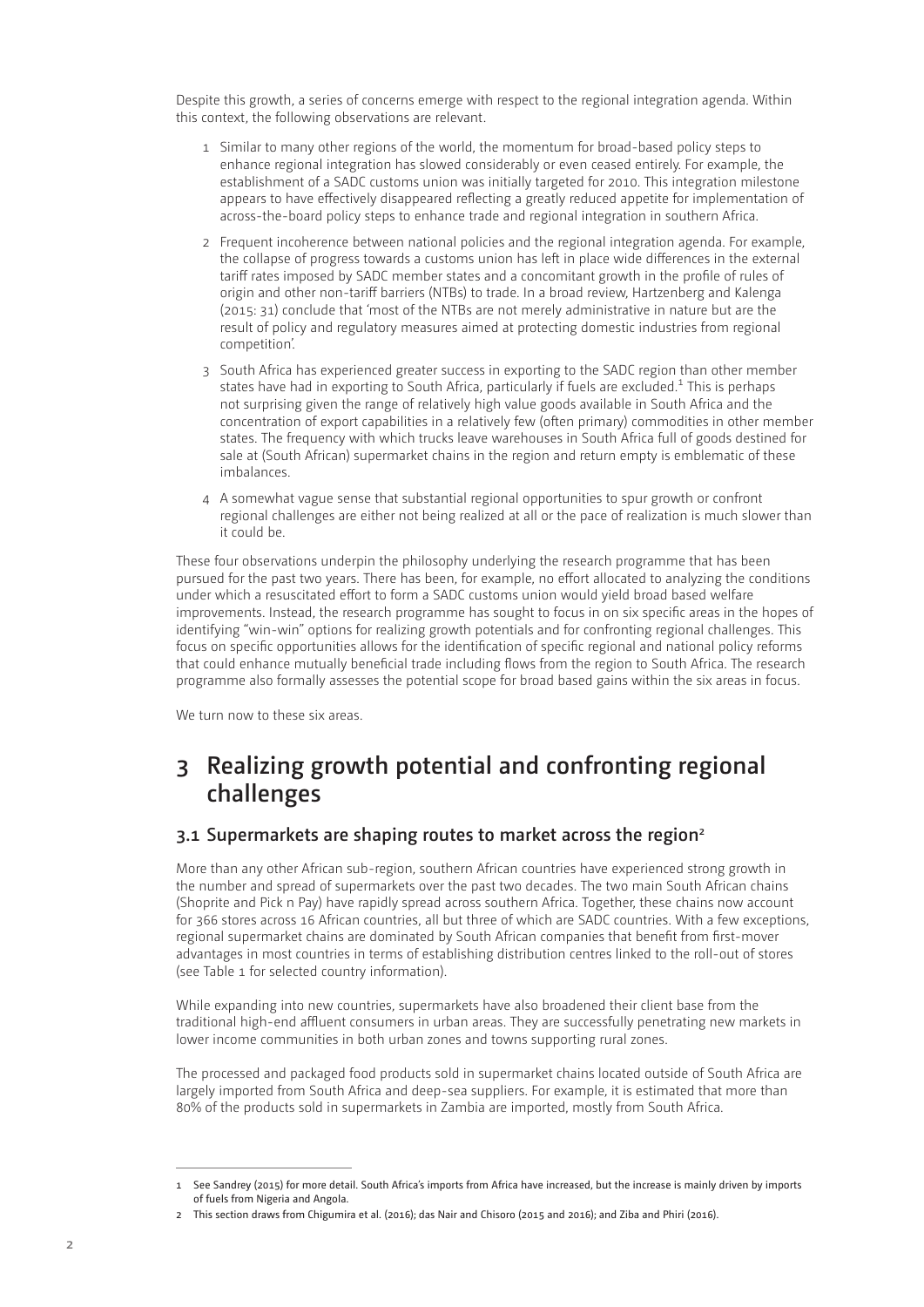<span id="page-4-0"></span>This presents a challenge and an opportunity. For example, food processing has been growing in Zambia and the broader food, beverages and tobacco sector accounts for more than 70% of manufacturing valueadded. The spread of supermarkets increases competition from imports. However, if local suppliers meet the standards and terms of the regional supermarket chains, then these chains can potentially open up regional markets to Zambian producers.

| <b>Botswana</b>                                  | <b>South Africa</b>                  | Zambia                          | Zimbabwe                              |
|--------------------------------------------------|--------------------------------------|---------------------------------|---------------------------------------|
| Shoprite (11) - SA                               | Shoprite $(1236)$ - SA               | Shoprite (26) - SA              |                                       |
| Pick $n$ Pay (9) -SA                             | Pick n Pay (1126) - SA               | Pick $n$ Pay $(12) - SA$        | $TM/Pick n Pay (55) -$<br>Zimbabwe/SA |
| $Spar(28) - SA$                                  | $Spar(821) - SA$                     | Spar (16) - Netherlands         | Spar $(44)$ - SA                      |
| Food Lovers' Market (1)<br>- SA                  | Food Lovers' Market<br>$(+100) - SA$ | Food Lovers' Market (2)<br>- SA | Food Lovers' Market (5)<br>- SA       |
| Game/Walmart (2) - USA                           | Game/Walmart (117) -<br><b>USA</b>   | Game $(2)$ – USA                |                                       |
| Woolworths (22) - SA                             | Woolworths (166) - SA                | Woolworths $(2)$ – SA           |                                       |
| Choppies (73) - Botswana                         | Choppies (31) - Botswana             | Choppies (2) - Botswana         | Choppies (20) - Botswana              |
| Shoppers (Sefalana) (23) -<br><b>Botswana</b>    |                                      | Melissa (4) - Zambia            | OK Zimbabwe (43) -<br>Zimbabwe        |
| Saverite (Trident Eureka/<br>Walmart) (17) - USA |                                      | PoundStretcher (3) - UK         | Food World (6) -<br>Zimbabwe          |

#### **Table 1: Number of supermarkets and ownership in each country (main chain stores only)**

Source: Compilation from various sources, including country reports.

Supplying supermarkets means meeting government regulations on health, food safety and labelling, as well as private standards of supermarket chains and their requirements in terms of costs, quality, packaging, delivery schedules and quantities. These requirements imply significant investments in plant and capabilities.

The results of a survey of supermarkets and suppliers in Zambia reveal that the perceptions of local suppliers of their capabilities deviate substantially from that of the supermarkets across the range of price and non-price dimensions (Figure 2). Specifically, Zambian suppliers rate their own capabilities much higher than the supermarkets do. Interestingly, Figure 3 indicates that suppliers and supermarkets are in closer, but certainly not perfect, agreement with respect to the criteria that suppliers must meet. These value chain misalignments matter in terms of supplier development because they imply that buyers and suppliers do not have a common understanding of the capabilities gaps that need to be addressed.

#### **Figure 2: Suppliers and supermarkets assessment of suppliers' capabilities**



Firms' Self Assessment of Capabilities (Supermarkets' Assessment of Firms' Capabilities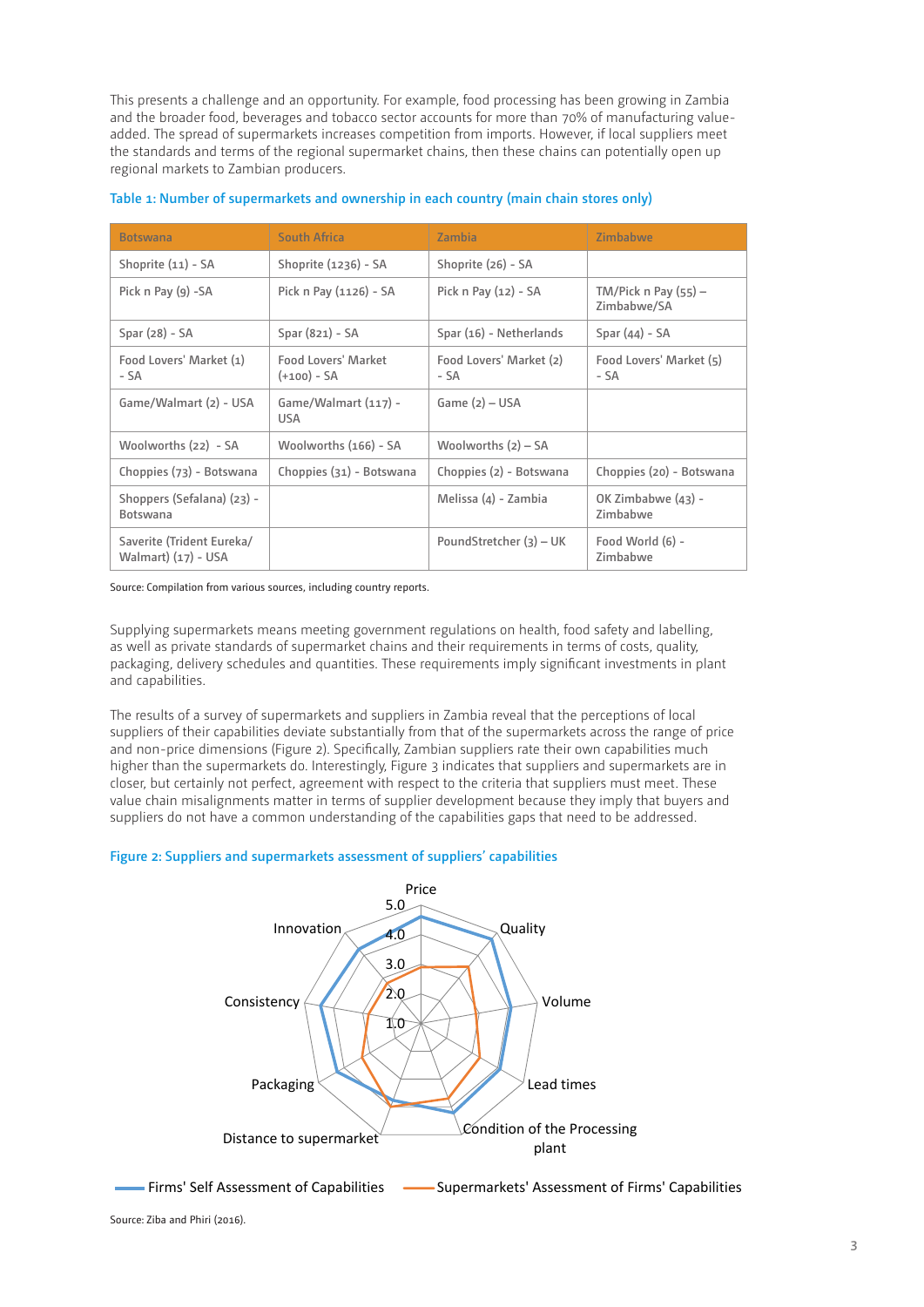#### <span id="page-5-0"></span>**Figure 3: Suppliers' and supermarkets' understanding of key criteria**



Source: Ziba and Phiri (2016)

The spread of supermarkets across the region mean they have effectively become key governors of routes to regional market for two reasons. First, on the supply side, they have invested heavily in regional distribution centres and logistics, which confers a high degree of control with respect to regional flows of goods. Second, on the demand side, the main supermarket groups maintain links with property developers in order to secure retail space in desirable locations on an exclusive basis. Local stores are left to occupy less desirable locations.

Hence, supermarkets provide opportunities for suppliers to reach first domestic and then regional markets. At the same time, they require suppliers to upgrade to meet government regulations as well as private standards of supermarkets and to supply large volumes, potentially with short lead times. The totality of these requirements is very often beyond the scope of smaller local producers. Market power is also an issue. Practices of the major chains such as category management, which places the responsibility for organising shelf space in the hands of the main (multinational) producers, also constitute a barrier to entry for local suppliers. This can mean that even where local suppliers are competitive, they are blocked or hampered from reaching consumers in the supermarkets as they are either unable to obtain shelf space or are relegated to the less desirable shelf space within the store.

In principle, supermarkets chains should compete with one another to offer the most desirable products at competitive prices. While this dynamic exists, a key observation is that individual supermarket chains are likely to substantially under-invest in supplier development given that the benefit that the supplier accrues cannot be appropriated by that supermarket. This is an important market failure. For example, if ShopRite works with a Zambian soap supplier such that the supplier attains the capabilities to meet the full set of requirements to supply soap on a regular basis to ShopRite, that same soap supplier will have simultaneously acquired the capability to sell to any other supermarket chain, limiting the ability of ShopRite to earn a return on their investment. In the absence of appropriate interventions, the continued spread of supermarkets may fail to generate the opportunities for regional supply mentioned above or, worse, further skew trade and production to South Africa as well as deep-sea imports.

In order to ensure that suppliers located outside of South Africa gain the capabilities to supply supermarket chains, a policy framework is required to ensure that supermarkets support local suppliers. The framework should facilitate more competitive and promising local suppliers to upgrade their capabilities and to blunt the possible market power that large supermarket chains are likely to have. As usual, the devils are in the details. Provision of effective subsidies to non-competitive, and often well-connected, local suppliers could hamper rather than advance regional growth and development objectives.

Some experience has been gained. In Zambia, soft interventions have induced supermarkets to increase local procurement of dairy, processed grains, edible oil and household products over the last five years. For example, Shoprite has made commitments to local procurement and has signed MoUs to work together with the Zambian Development Agency and private enterprise development programme.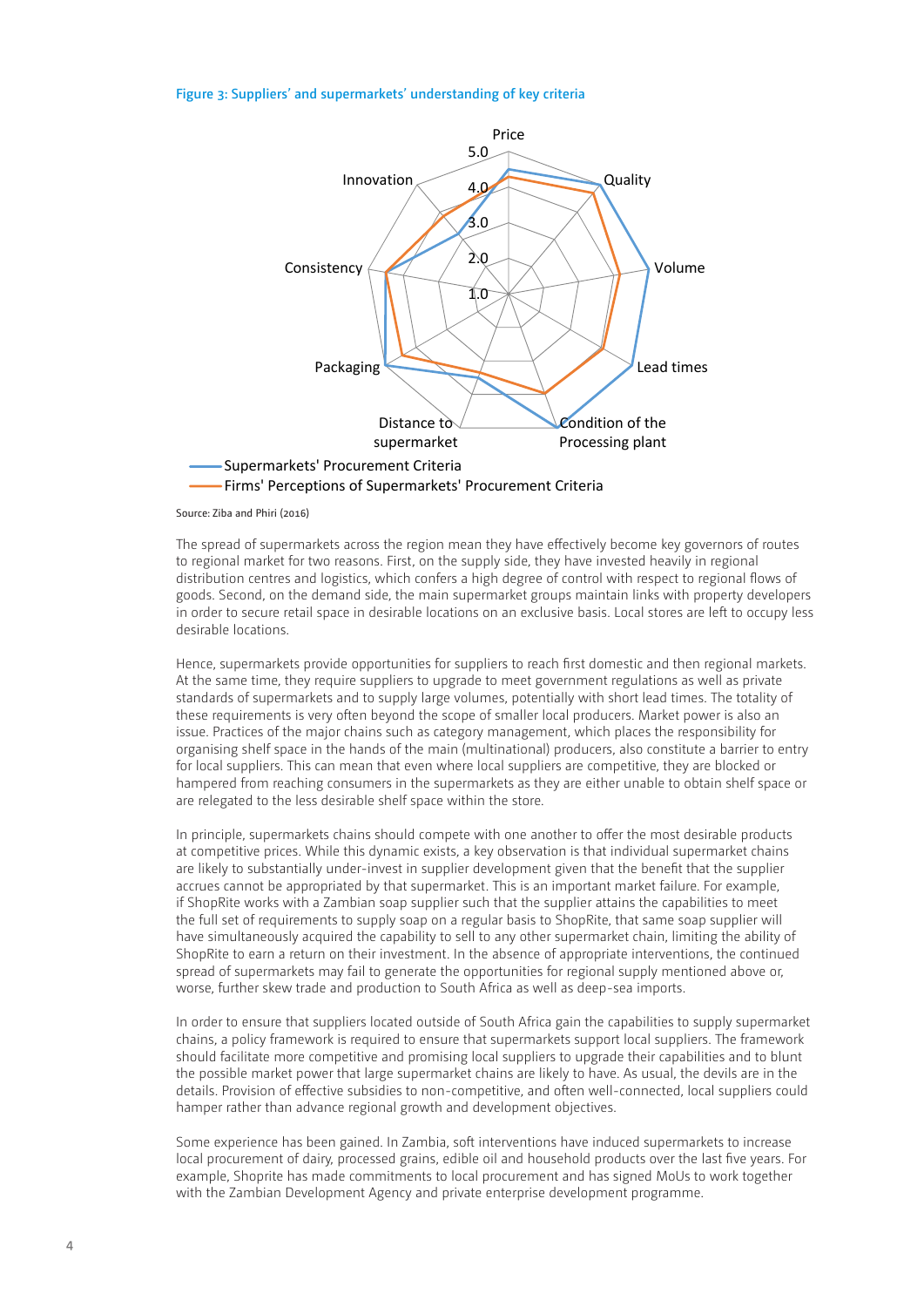<span id="page-6-0"></span>This experience indicates that properly designed measures to increase local procurement and develop capabilities amongst local suppliers can succeed. Policies that encourage supermarkets as a group (addressing the market failure and market power issues discussed above) to engage with promising local suppliers with the goal of generating capabilities that are first nationally and then regionally competitive appear to offer considerable promise on a regional scale.

### **3.2 Regional food production: animal feed to poultry3**

Relative to other meats, poultry is remarkably efficient in terms of the amount of feed required to produce one kilogram of animal weight. For efficient operations at an international level, this feed conversion ratio is about 1.7 for poultry meat (broilers) compared with about 3.0 for pork and more than 10 for beef (Tolkamp et al. 2010). This efficiency makes poultry a relatively inexpensive source of animal protein, and this cost advantage has propelled rapid growth in poultry demand globally including in southern Africa. In South Africa, poultry meat consumption increased by nearly 80% between 2000-14, becoming the most important source of protein in the diet of South Africans (Esterhuizen 2015).

Although poultry production has increased substantially on a regional basis, almost all countries in southern Africa remain net importers. For example, South Africa experienced a trade deficit for poultry of US\$274 million (or 22% of consumption) in 2015 and an oilcake trade deficit of US\$153 million in 2015. Including the soya bean trade deficit of US\$49 million in 2015, the total trade deficit related to the poultry industry in South Africa is US\$476 million. Nearly all of these imports are sourced from deep-water sources, such as Brazil.

Displacement of these deep-water imports by regional sources constitutes a significant opportunity for countries such as Zambia where there is potential for substantially expanded production of the main components of animal feed (maize and soya). A shift in production patterns for poultry away from South Africa and towards the region constitutes and even greater opportunity in a rapidly growing sector. Low feed cost is a principal source of competitive advantage in poultry production. And, growth in Zambian feed production has been rapid. Indeed, Zambia moved to being a net exporter in 2013/14, mainly to the DRC, Zimbabwe and Malawi.

A remarkable aspect of the feed to poultry regional value chain has been the regionalization of investment flows. Commercial poultry in the region is largely undertaken by businesses which are associated with three main South African based groups, Rainbow (RCL Foods), Astral and Country Bird Holdings (CBH). These groups operate across countries in the region, including through alliances and joint ventures with local businesses in different countries. They typically have some vertical integration into breeding and feed supply. There are other important participants in countries with strong capabilities at one or more levels, such as National Milling Corporation in Zambia with capabilities in milling linked to animal feed, and Zamchick, which is part of the Zambeef group, focused on meat production. Irvine's in Zimbabwe and Hybrid in Zambia are both long established in poultry.

The two main inputs to poultry meat production are feed and breeding stock. These make up 58% and 13% respectively of the cost of a processed chicken. Breeding operations produce parent stock and supply the day-old chicks for broiler production. There are significant scale economies in breeding operations. Feed requires processing facilities for the crushing of soya beans and the milling of maize, together with combining of additional ingredients such as vitamins and supplements. Finally, the chickens have to be slaughtered, processed and supplied to retail outlets and the fast food industry, meaning investments in abattoirs and the cold chain for distribution to these outlets.

A competitive industry thus requires coordination and linked investments in scale operations, where the different components of the supply chain are brought together. At the firm level, this is achieved through significant vertical integration, from feed production (and sometimes even primary maize and soya bean production), downstream into broiler production, processing and distribution. These firms also hold rights to breeding stock, typically on an exclusive basis, from European and North American multinational corporations, with just two breeds, Ross and Cobb, predominant in the region.

While vertical integration can support the large linked capital investments required at different levels of the value chain, the concentration means that there are concerns about market power and anti-competitive conduct. This has been evident in a number of competition cases in South Africa and Zambia involving poultry producers. It also appears to be evident in the pricing of day-old chicks in Zambia. In 2012, day-old chick prices in Zambia were more than twice that in South Africa. Increased investment in production and competition in breeding stock brought a halving of those prices in Zambia from 2012 to 2015.

<sup>3</sup> This section draws from Ncube, Roberts, and Zengeni (2016a and 2016b).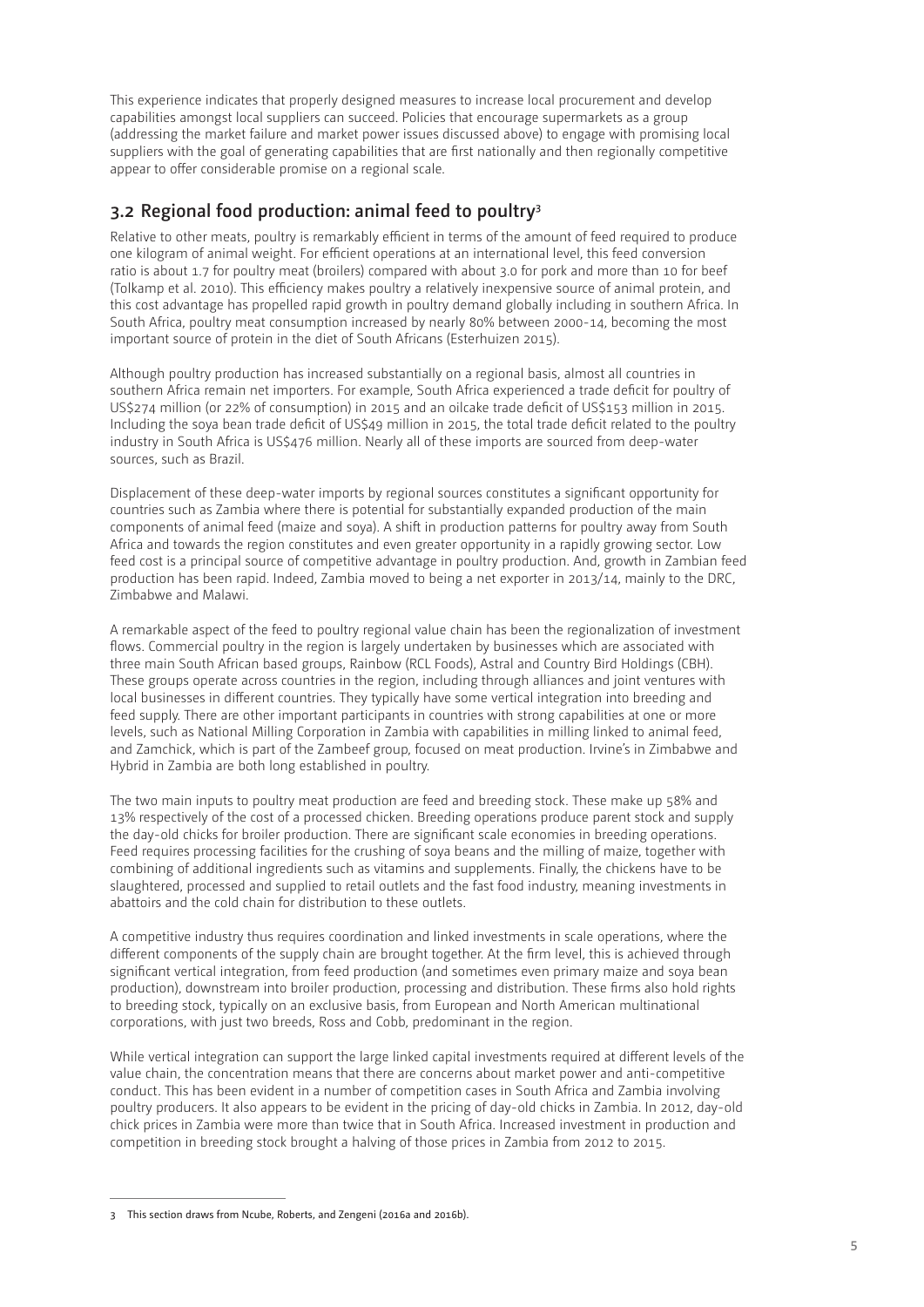<span id="page-7-0"></span>Crucially, investment in production capacity and capabilities needs to be achieved at the regional level across southern Africa if it is to compete against the deep-sea imports, which are, as noted, landed in substantial volumes in South Africa. The potential for expanded production of animal feed and its constituent crops exists in countries such as Zambia, Mozambique, and Zimbabwe where there are the appropriate fundamental conditions in terms of land and water.

Zambia has executed a ten-year plan from 2005 which underpinned rapid growth from feed through to poultry. This has almost tripled production of feed over the decade. Animal feed growth outpaced poultry, and has changed the country into a net exporter, to neighbouring countries. The main investments have been made by the largest three regional companies identified above, including through local partnerships.

While the main companies are regional in scope, there is no coordinated regional policy to address obstacles to improved competitiveness and higher levels of growth. In particular, the regional dimensions of production and supply mean that transport and logistics are crucial to the efficiency of the poultry value chain. We turn to transport issues in the next sub-section.

### **3.3 Intra-regional transport, regional value chains and cost competitiveness4**

Transport and logistics infrastructure is critical to reducing the costs of trade in goods and services and underlies deepening integration in value chains. It is not simply about costs but about the overall efficiency and dependability of logistics which enable producers to integrate operations across borders in the region and overcome a legacy of fragmented economies. This legacy means that regional suppliers are undermined in competing to meet the demand of the main markets in southern Africa of which the biggest is the Gauteng Province in South Africa. At present, it is cheaper in terms of transport costs for deep-sea importers to supply this market than it is for producers in countries such as Zambia.

Road networks, in particular, are the mode by which a significant majority of goods are transported in the southern African region and understanding efficiencies, cost and price drivers, investments and market dynamics along road networks are therefore critical. Prices charged for overland cross-border freight in southern Africa remain higher than in other regions despite the input costs of road transportation (vehicles, fuel and drivers' wages) apparently being lower than those in Europe and North America.

Benchmarking indicates that transport costs from, for example, Zambia to Gauteng are around twice what they should be. As a result, it is less costly to import products such as animal feed and refined sugar to South Africa from South America than to source both products from Zambia, even though Zambia is very competitive in terms of production costs. With animal feed costs at around US\$400/tonne in 2015 and transport costs at above US\$100 from Zambia to Gauteng instead of a competitive benchmark of US\$40/ tonne, transport costs effectively break the regional value chain and favour trade instead deep-sea markets. Reducing transport costs by half would improve the competitiveness of regional producers of commodities, such as animal feed, by more than 10%, supporting stronger regional growth through integration.

The costs are partly due to border delays. Border delays add around US\$20/tonne to costs per day of delay for a bulk load and have a larger impact on sensitive goods such as perishable foods. Uncertainties about the time taken for intra-regional freight, however, have a much greater impact than simply the direct cost. Where the products being transported are intermediates in a value chain, the coordination of activities requires being able to plan production. A delay at one level can mean production is stalled with potentially huge knock-on inefficiencies along the chain. As discussed in section 3.1, competitive supply of final goods to retailers also requires on-time delivery as lead times are an important non-price consideration.

In addition, there have been a number of competition concerns about road freight and trading (see also Ncube et al. 2016a and 2016b). Regulatory restrictions can act as barriers to competitive rivalry and protect insider transport groups who can maintain higher prices. These restrictions include rules about who can collect and deliver cargoes in countries as well arrangements where firms have control over critical facilities such as for storage. While such practices can support a local business grouping against bigger regional rivals, the costs are substantial if it undermines a country's exports. Delays and obstacles can also be easily affected through standards and certification which are used by incumbents to block rivals rather than enforced as appropriate.

Improving intra-regional transport and logistics therefore requires joint action across a range of interrelated areas including border controls, standards, control over storage facilities and fostering increased competition and investment. In turn, this depends on appreciating the benefits of two-way trade and not viewing other countries simply as being markets for South African producers. For example, section 3.2 highlights the major opportunities in the poultry value chain, where constraints of water and environment mean that South Africa is a large net importer and likely to remain so. The industrial development of the

<sup>4</sup> This section is based on Vilakazi and Paelo (2016a and 2016b).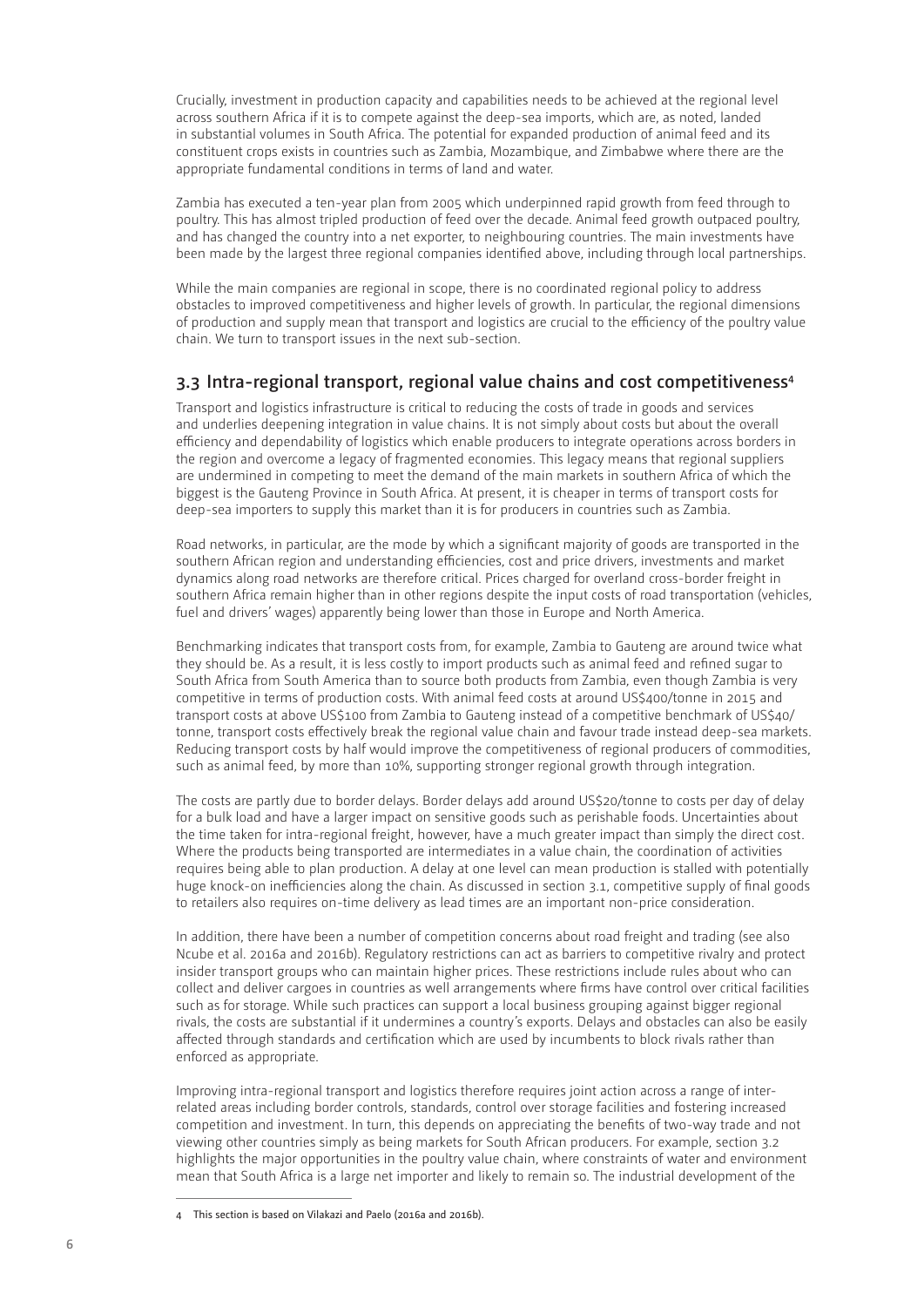<span id="page-8-0"></span>region as a whole requires appreciating the shared benefits more broadly of expanded production and improved manufacturing capabilities matched by lower transport costs.

The spread of supermarkets across the region provides further opportunities for transport on the backhaul trucking legs. The question is whether a more integrated region can mean growth in regional value chains to meet this demand. Recent developments have instead seen increased protection and trade barriers, particularly non-tariff barriers, being erected.

### **3.4 Mining as a spur to regional growth and industrial development in southern Africa5**

Driven by rapid growth in mining and related infrastructure investment, exports of machinery and equipment from South Africa to SADC countries more than quadrupled over 2003-13. More recently, a more subdued commodity price environment has slowed growth and exposed differences in mining capacities, knowledge and demand across southern African countries. Recent analysis also illustrates a lack of coherence and clear policy objectives related to mining and industrial development in the region. Despite lower commodity prices, ample potential for growth remains, particularly from a regional perspective. The creation of a regional system of innovation would help to realize this growth potential

Partnerships are urgently needed between and across countries to build capabilities as well as to leverage existing knowledge and problem-solving skills. Natural resource policies related to mining have tended to focus on the national level, yet existing opportunities are principally regional in nature. At a regional level, southern Africa remains blessed with both substantial endowments of valuable mineral resources and advanced capabilities in resource extraction including manufacture of specialized mining equipment. Yet, the most promising endowments are located outside of South Africa while the strong capability base is located in South Africa.

Partnerships are needed to realize this regional potential. Mining frequently does not lend itself to 'cookiecutter' solutions. Extraction techniques and related equipment are frequently location- and situationspecific with implications for the equipment employed. A regional system of innovation would solve problems through adaptation and customization, linked to skills and design. Regional institutions in research and training are critical for this to be achieved.

South Africa is currently the hub for mining machinery and services in southern Africa. South Africa accounts for a large share of mining related imports by countries in the region (Table 2). For South African equipment manufacturers and service providers, exports account for a substantial share of output (equivalent to around 75%). Given the ongoing decline of mining in South Africa due essentially to resource exhaustion, the future of the mining equipment and services industries are likely to become even more dependent on export markets. As a consequence, original equipment manufacturers (OEMs) of mining capital equipment in South Africa have taken up regional strategies.

South Africa also has developed a national system of innovation in mining capital equipment and engineering services. As such, it could provide the base for the development of a regional system of innovation to meet the growing needs of local countries and provide the foundation for the lateral growth of capabilities in capital equipment and mining-related services in the region.

South Africa retains three centres for public mining-related research, housed at the Council for Scientific and Industrial Research, MINTEK, and universities, including the South African Minerals to Metals Research Institute – a collaboration between universities and industry.

At the same time, universities in neighbouring countries have weakened over time. This weakening serves nobody's interests. The need is for a vibrant regional system of innovation. The South African national system of innovation, in partnership with industry such as the OEMs mentioned above, could play a critical role in shaping a regional system that capitalizes on existing strengths while expanding opportunities for all.

<sup>5</sup> This section draws from Fessehaie, Rustomjee and Kaziboni (2016a and 2016b).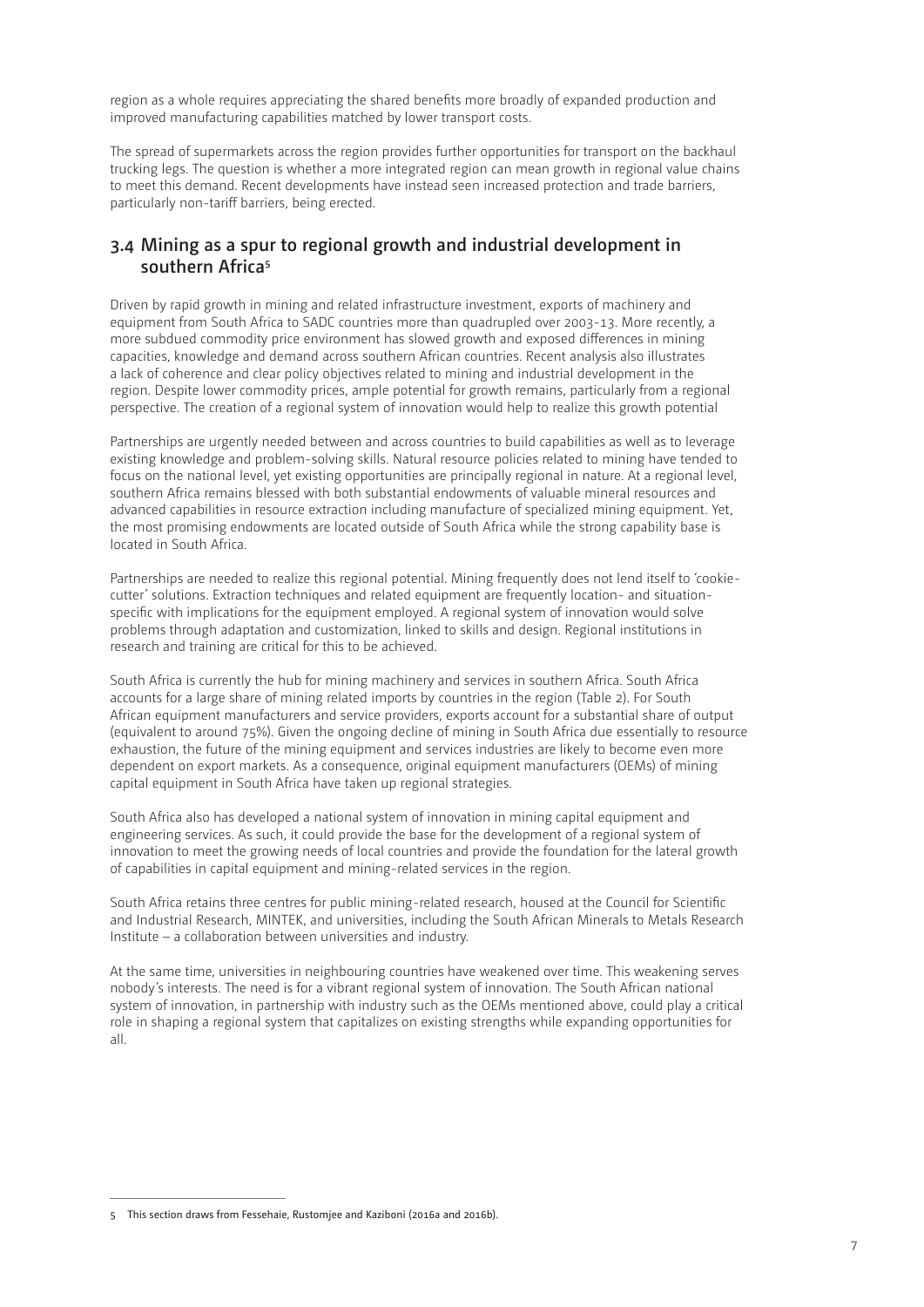#### <span id="page-9-0"></span>**Table 2: Capital equipment imports by selected SADC countries and % from South Africa**

|                 | Imports, Rbn<br>Avg (2012-14) | From South Africa, % |
|-----------------|-------------------------------|----------------------|
| Zambia          | 5.6                           | 37                   |
| Namibia         | 4.7                           | 63                   |
| <b>Botswana</b> | 4.3                           | 73                   |
| Mozambique      | 4.1                           | 42                   |
| <b>DRC</b>      | 3.5                           | 48                   |
| Zimbabwe        | 3.4                           | 57                   |
| Angola          | 1.0                           | 13                   |
| Tanzania        | 0.9                           | 9                    |
| Swaziland       | 0.8                           | 83                   |
| Malawi          | 0.6                           | 25                   |

Source: Quantec.

To build a regional system of innovation for capital equipment and engineering services for mining, policies must target regional capabilities and industrial development. Institutional collaborations between South African institutions and partners in other countries can rebuild capacity in research institutes and universities to address Science, Technology, Engineering and Maths (STEM) disciplines. In the relatively near term, development finance and support for complementary cluster initiatives could be employed to build a regional hub in Zambia linked to the cluster in South Africa.

### **3.5 Energy**

Global energy markets are currently marked by a high level of flux. The character of future energy systems is perhaps more uncertain than at any time over the past century. There are two principle drivers of change in energy systems.

First, global environmental change linked principally, but not exclusively, to energy use is forcing a reconsideration of energy production and use patterns on a global scale. The discussion over stranded fossil fuel assets is indicative in this regard. IPCC (2014) estimates a carbon budget that would limit global temperature rises to two degrees Centigrade above pre-industrial levels, which amounts to between 1/5th and 1/3rd of the world's proven reserves of oil, gas and coal. As noted by Mark Carney, the Governor of the Bank of England, 'if that estimate is even approximately correct, it would render the vast majority of reserves "stranded" – oil, gas and coal that will be literally unburnable without expensive carbon capture technology, which itself alters fossil fuel economics' (Carney 2015).

In an open letter, Royal Dutch Shell PLC, a major oil and gas company, counters that oil demand will continue to grow with two consequences. First, Shell's oil reserves are not, in fact, stranded (hence, they are valuable); and, second, as a consequence of the emissions from burning these reserves, the two degrees Celsius target is highly likely to be breached by the end of the century (Royal Dutch Shell 2014). Shell projects growth in demand for fossil fuels in general and oil in particular due to a lack of plausible alternatives to fossil fuels, which brings us to the second principle driver of change.

Rates of technical advance in clean energy technologies have been notably rapid, particularly in the last decade. In terms of electricity generation, since 2008, the global solar module price index has fallen by a factor of nearly four, a rate of technical advance vastly more rapid than nearly all predictions (Feldman et al. 2014). Declines in the cost of wind power — while not as dramatic — have been rapid by any standard (Moné et al. 2015). Gains in systems integration are leveraging this rate of advance in renewable technologies by better accommodating the inherent variability of solar and wind power generation, allowing electricity supply to meet demand at lower cost.

In terms of liquid fuels, bioenergy is now well established in Europe, the United States, and Latin America, notably Bazil. Williams (2016) takes stock of ongoing technical advance in bioenergy. Cogeneration of electricity in the production of biofuels and the spread of electric cars, aided by significant advances in battery technology, are blurring the distinction between electricity markets and markets for liquid fuels. Overall, these advances substantially ease the political economy of clean energy transitions (Arent et al. 2016), but they do not guarantee that they will occur.

Viewed from the perspective of southern Africa, the range of choices for future energy systems are very broad. This broad array of choices is, in many respects, a function of endowments. The hydropower potential from the Zambeze and, especially, the Congo River is enormous (Arndt et al. 2016; Swanson 2016). Solar power potential is particularly high, and good sites for generating wind power are available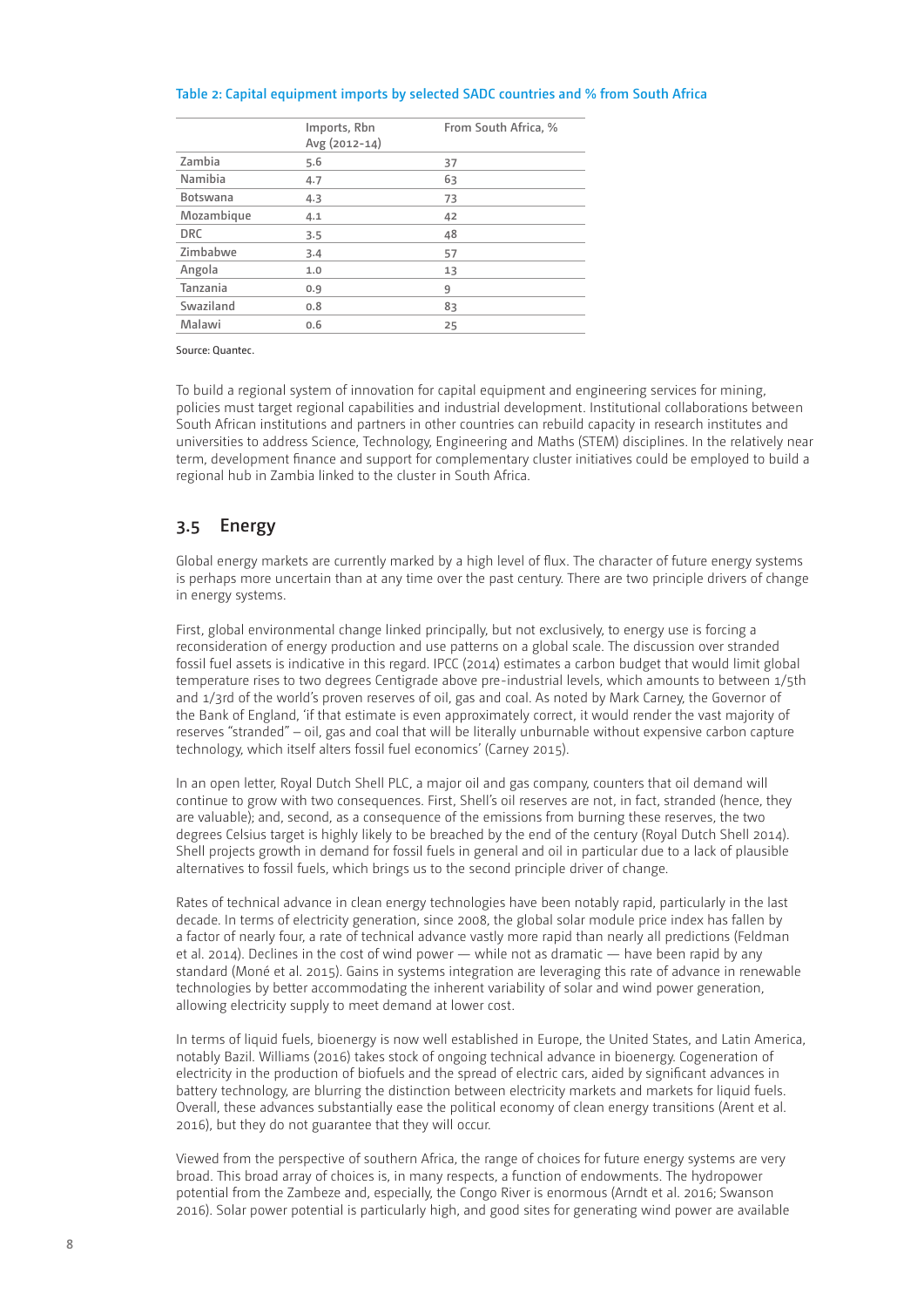<span id="page-10-0"></span>(Fant 2016). As shown by von Maltitz et al. (2016), fundamental production potential for bioenergy is also very high on a regional basis.

Focusing on renewables, the range of options and their geographical spread creates opportunities in terms of systems integration. Gebretsadik, Fant and Strzepek (2014) show that integrated operation of hydropower on the Zambeze and wind power systems in promising locations have the potential to complement one another. Specifically, dams can effectively serve as batteries by running fewer turbines during periods of high wind power output and running more turbines during periods of low wind power output. The result is up to a 30% increase in wind power generation with the same, or even improved, efficiency for the remainder of the system (mainly coal and hydropower).

On a regional scheme, fossil fuel resources are also abundant, particularly with the large reserves of natural gas and coal that are coming online in Mozambique.

Given the pace of technical advance, notably in renewable generation technologies and systems integration, energy strategies for the southern Africa merit further study. Nevertheless, at least two points are clear. First, institutional models, particularly for the power sector, require reform. In South Africa, institutions in the electricity sector largely hale from an era where one dug coal out of the ground, burned it in a nearby power plant that the state owned, and distributed the resulting electricity around the country on a state-owned grid. This era is rapidly disappearing. Like almost everywhere, energy sector institutions in southern Africa are being subjected to serious winds of change.

Second, a regional perspective on energy offers greater potential than a series of national perspectives. With continued rapid technical advance in renewable systems combined with discovery of new fossil fuel resources and elsewhere, the likelihood is that this observation becomes increasingly relevant over time.

### **3.6 Climate change impacts and adaptations**

Detailed analyses of climate change impacts have been undertaken for the southern Africa region. The case of South Africa is in focus in Cullis et al. (2015). A special issue of Climatic Change details impacts for countries that contain the Zambeze river valley including Malalwi, Mozambique, and Zambia (Arndt and Tarp 2015; Arndt et al. 2015). A series of observations emerge.

- 1 Regardless of the global mitigation regime pursued, countries of the southern Africa region can expect higher temperatures by 2050. Mitigation policies do impact the extent of temperature increase. For example, for South Africa and in the absence of constraints on global emissions, the annual temperature is expected to increase by a minimum of 1.0 or a maximum of about 3.0°C by 2050, with the most likely increase in the range of 1.5 to 2.0°C. Under strict global emissions policies, a smaller increase in temperature is expected ranging from about 0.5 to 2.0°C, with the likely increase being around 1°C.
- 2 Precipitation outcomes are far more uncertain with the potential impacts ranging from increases to decreases in precipitation for nearly every region of southern Africa though drying is particularly likely in the south-west. Strict mitigation reduces the range of potential changes in precipitation outcomes.
- 3 In the absence of emissions constraints, implications for economic growth to 2050 are typically negative. By 2050, GDP is typically one to four or five per cent smaller compared with a fictional no climate change scenario, though impacts do vary by country. Mozambique exhibits the greatest range of potential outcomes due principally to high vulnerability to flood events. Impacts for South Africa are smaller and less variable than for the regional economies considered.
- 4 The more limited vulnerability of South Africa, compared with its neighbours, to climate change impacts is due to a lower concentration of economic activity in climate sensitive sectors and extensive water resource infrastructure. Available infrastructure allows water to be transferred between different regions of the country to meet demand, substantially increasing the robustness of the water-supply system to the vagaries of climate change and reducing the chances of major disruptions in water supplies, particularly for municipal and industrial use.
- 5 While climate change can be expected to hamper growth and development prospects, climate change appears unlikely to derail development prospects by 2050. For example, if GDP impacts fall in the range of a one to four per cent reduction as mentioned in point 3, then most countries could expect to attain the level of GDP achieved in the absence of climate change with a one year delay, in about 2051. However, climate change impacts tend to become larger with time (i.e., greater impacts in the 2040s than in the 2030s or 2020s) and can be expected to be substantially larger in the latter half of the twenty-first century, especially in the absence of globally-effective mitigation policies.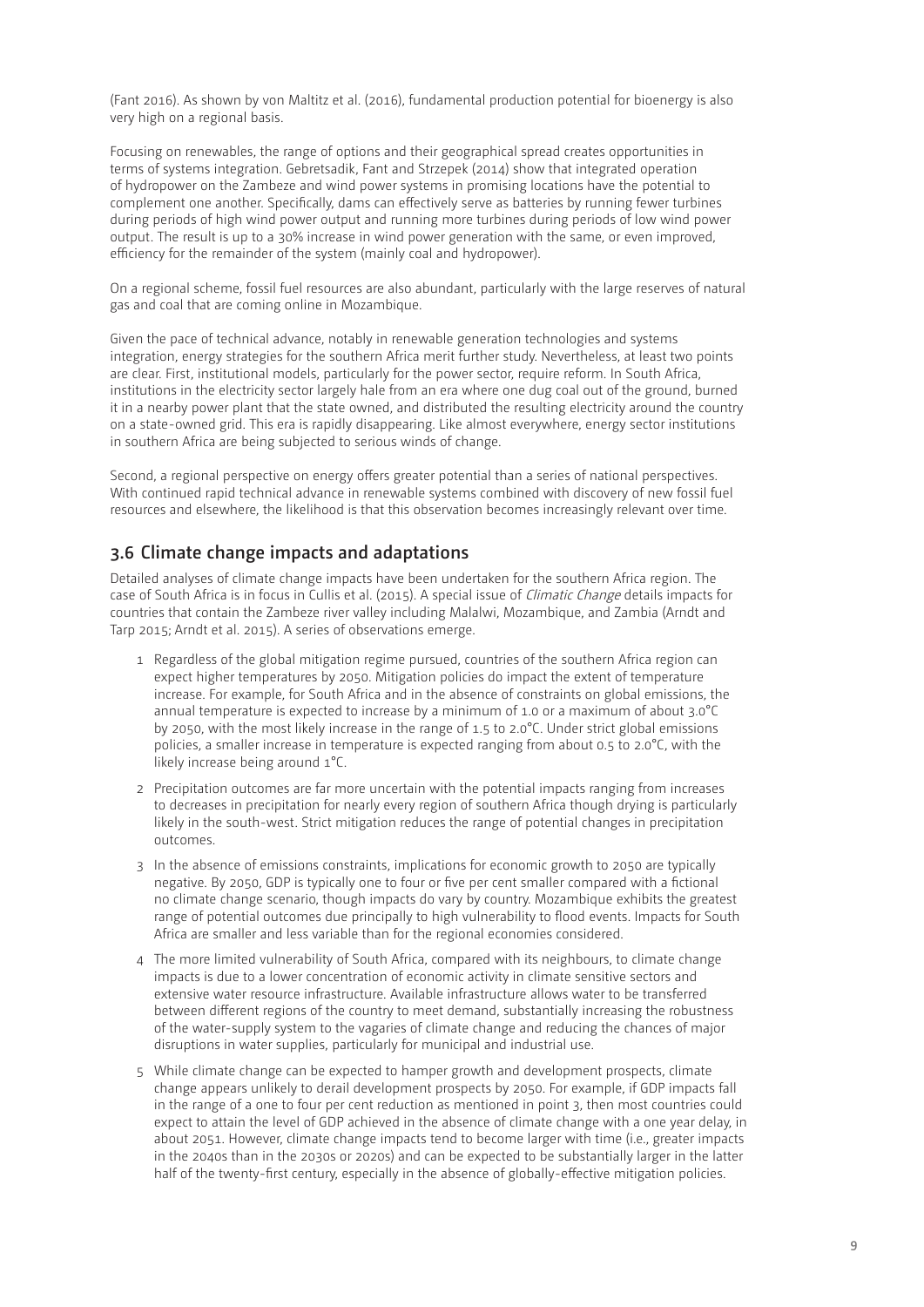- <span id="page-11-0"></span>6 Effective global mitigation policies reduce the range of likely impacts by 2050 and typically shift the distribution of outcomes towards less harmful ranges. The implications of global mitigation for fossil fuel prices over the next 35 years substantially shifts the incidence of mitigation policies between fossil fuel exporters and importers (Arndt et al. 2015). If forward-looking agents conclude that a substantial share of global proven reserves of fossil fuels are likely to be stranded, fossil fuel prices are likely to decline, even in the relatively near term, conferring terms of trade benefits to structural fossil fuel importers such as Malawi, Zambia, and South Africa and terms of trade losses on fossil fuel exporters such as Angola.
- 7 Regardless of the global mitigation regime pursued, concentrated impacts of climate change can be expected in vulnerable sectors and regions. In other words, while overall impacts may not be particularly large over the next three decades or so, localized impacts on some sectors and/or regions are likely to be intense strongly affecting vulnerable sub-populations.

# **4 Implications**

In sections 3.1, 3.2 and 3.3, this issues note looked at three areas within regional value chains, namely retail (supermarkets), production (with a case study on the animal feed to poultry value chain), and distribution (transport and logistics). One of the most striking findings is the inconsistency between growing regional trade flows and the slow progress in developing integrated value chains. The main supermarket chains operating in the region are South African. The same holds true for investment in the animal feed to poultry industry, which is dominated by three South African integrated producers. Overall, supermarkets have supported increased exports of processed foods from South Africa and imports through South Africa from deep sea sources.

However, supermarkets' domestic sourcing in the region has been limited. Penetration of Zambian, Botswana and Zimbabwean consumer product exports to supermarket outlets across the region has been even more rare. The supermarket-sourcing patterns therefore have not supported two-way intra-regional trade.

While the growth of supermarkets in the region has improved competitive pricing and accessibility to a broader range of products and services in the different countries, it has also imposed challenges on the ability of suppliers (specifically small farmers, food processing and manufacturing firms) to enter the supermarkets' supply chains. The obstacles include meeting supermarkets' standards and packaging, investing in productive capabilities, cost competitiveness in sourcing and processing agricultural produce, and policy barriers to regional value chains.

At the same time, South African poultry companies have made significant investments in domestic production capabilities in the region, but this has not translated into substantially increased intra-regional trade of intermediate and final products. This is particularly problematic in areas where some countries hold an evident potential comparative advantage, such as Zambia's production of soya bean, maize, and animal feed.

There are two main culprits for these bottlenecks. The first one is narrowly-defined policies which protect domestic interests in each country but do not support the development of integrated regional value chains. The second one is high transport and logistics costs.

Supermarkets are integrating the region through their investment in transport and logistics but not necessarily in ways supportive to local producers. The issue is how they can be partners in regional industrial development in order to move the southern African region to being a net exporter of food products.

This requires a combination of: a regional code of conduct for supermarkets; supplier development initiatives with targets for local sourcing; and, agro-processing policies to build industrial capabilities of suppliers, with supermarkets as key routes to market. The code of conduct is necessary to ensure the retail space is open, shelf space is available to smaller brands, and anti-competitive arrangements are not employed to restrict rivalry. The supplier development initiatives combine advice on standards and supply requirements with commitments to stock products. It means that supermarkets (likely in association) take on a critical role in fostering local supplier capabilities in order to meet concrete targets for local and regional sourcing. Without these expectations, individual supermarket chains do not have the incentive to develop suppliers who can also sell to their rivals.

Industrial development policies should also be targeted at the main value chains, such as poultry illustrated here, combining financing of productive capacity with support at different levels of the value chain. Transport and logistics efficiencies are a critical factor in improving the competitiveness of regional value chains as they impact on the delivered cost of agricultural inputs for processing to supply to urban markets.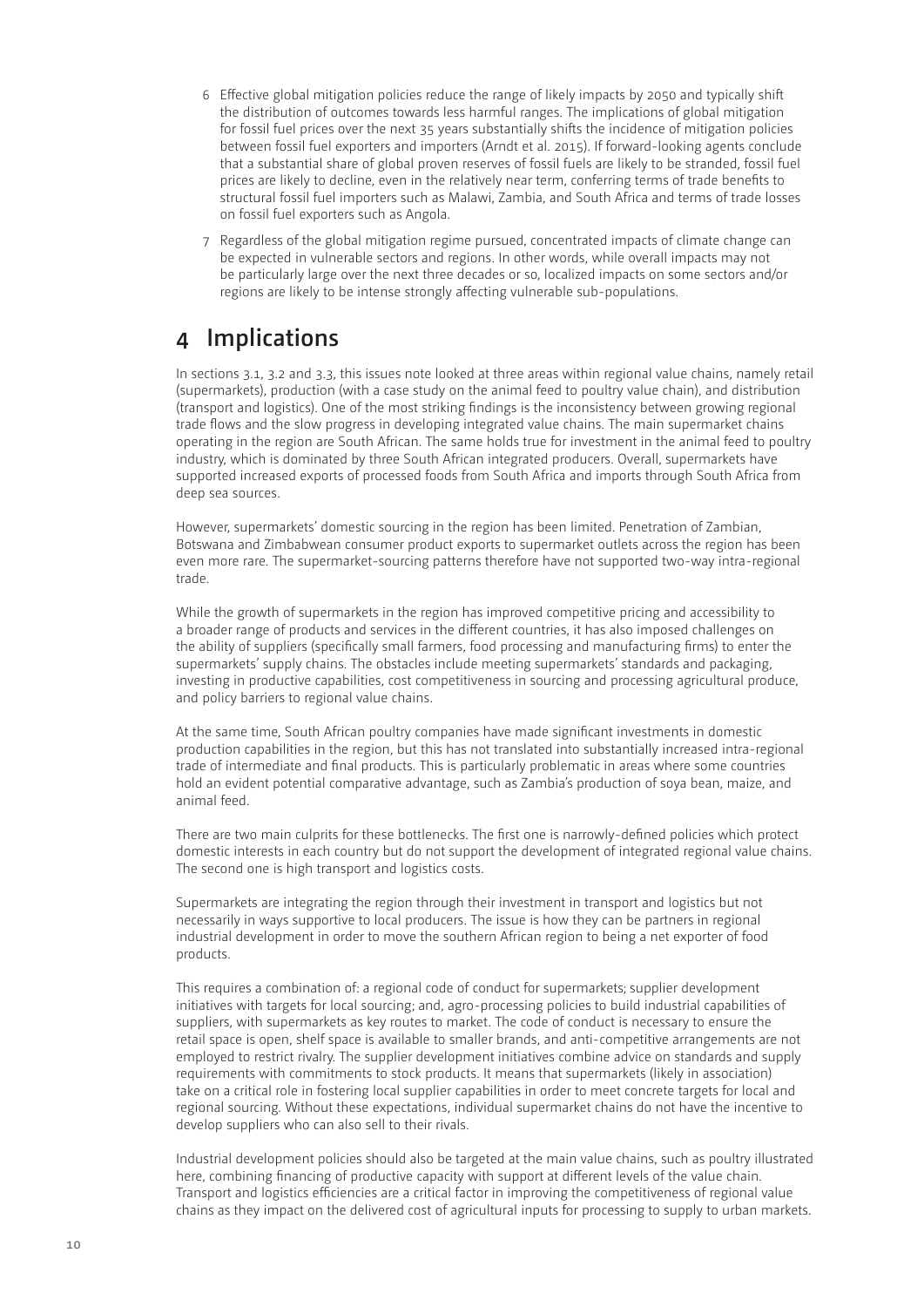The constraints of land and rainfall mean that feeding large urban areas requires sourcing agricultural produce from substantial distances away. This challenge is likely to increase with the expected variability in weather under climate change.

A regional scope of analysis of food markets which includes transport and related standards is required if the southern African region is to support investment in expanded output and not become even more dependent on deep-sea imports. There are also important related factors to be considered, such as the regulatory environment for transportation between countries as well as the competitive dynamics between providers of transport services.

Small-scale producers make up a large number of agricultural producers in many African countries where agriculture is the economic pillar, and are key to diversified industrialization and providers of employment. Light manufacturing industries are also typically relatively labour-intensive and have linkages with other sectors of the economy. Meaningful inclusive growth requires opening up opportunities across the region to these producers.

In section 3.4, a different dynamic is in play. After more than a century of intensive activity in extractive industries in South Africa, the resource base, especially with respect to easy to reach deposits of high-value minerals, has been largely exhausted. As discussed in part I of this issue note series, South African mining firms have been forced to work harder to produce less real output, resulting in a measured decline in the productivity of mining in South Africa.

While mineral resources are substantially depleted in South Africa, this is not true in the region. Low commodity prices notwithstanding, solid potential exists for extractive industry growth throughout the sub-region. The bottom line is that the mineral deposits are located outside of South Africa while substantial capabilities for efficient operation of mines, including the manufacture and servicing of specialized mining equipment, reside within South Africa. These capabilities will either be applied outside of South Africa in a manner that benefits the region as a whole or they will wither.

Section 3.5 highlighted the state of flux that characterizes global energy markets due to global environmental concerns and rapid technical advance in many low-emissions energy systems. Because southern Africa is well endowed in hydropower, solar, wind, and bioenergy potential, as well as in traditional fossil fuel resources such as coal and natural gas, the range and potential complexity of choices is notably broad. A regional perspective, including institutional reform, has a high upside. While a great deal has been done, the currently fast moving nature of the energy sector implies that future work is merited to trace the best paths forward.

Section 3.6 underscored the near certainty of substantial temperature rise over the course of the twentyfirst century and the very broad uncertainties associated with the implications of that temperature rise. For example, for the large majority of southern Africa, it is not known whether climate change will bring greater or lesser precipitation on average. In response, the value of flexibility is highlighted. In South Africa, for instance, the investments made in water supply infrastructure help substantially to cope with the vagaries of climate change. Maintaining or improving this infrastructure is a clear policy priority.

For the region as a whole, the uncertainties associated with climate change highlight the importance of education and competent institutions. Because the exact impacts of climate change are nearly impossible to predict **a priori** and will unfold over decades, a policy of developing the capability to respond to challenges as they emerge is both good development strategy and a sensible element of the response to climate change.

Finally, the gains from effective global mitigation policies are notable by 2050 and become much more pronounced in the second half of the twenty-first century. The regional as a whole has incentives to see effective global mitigation policy emerge.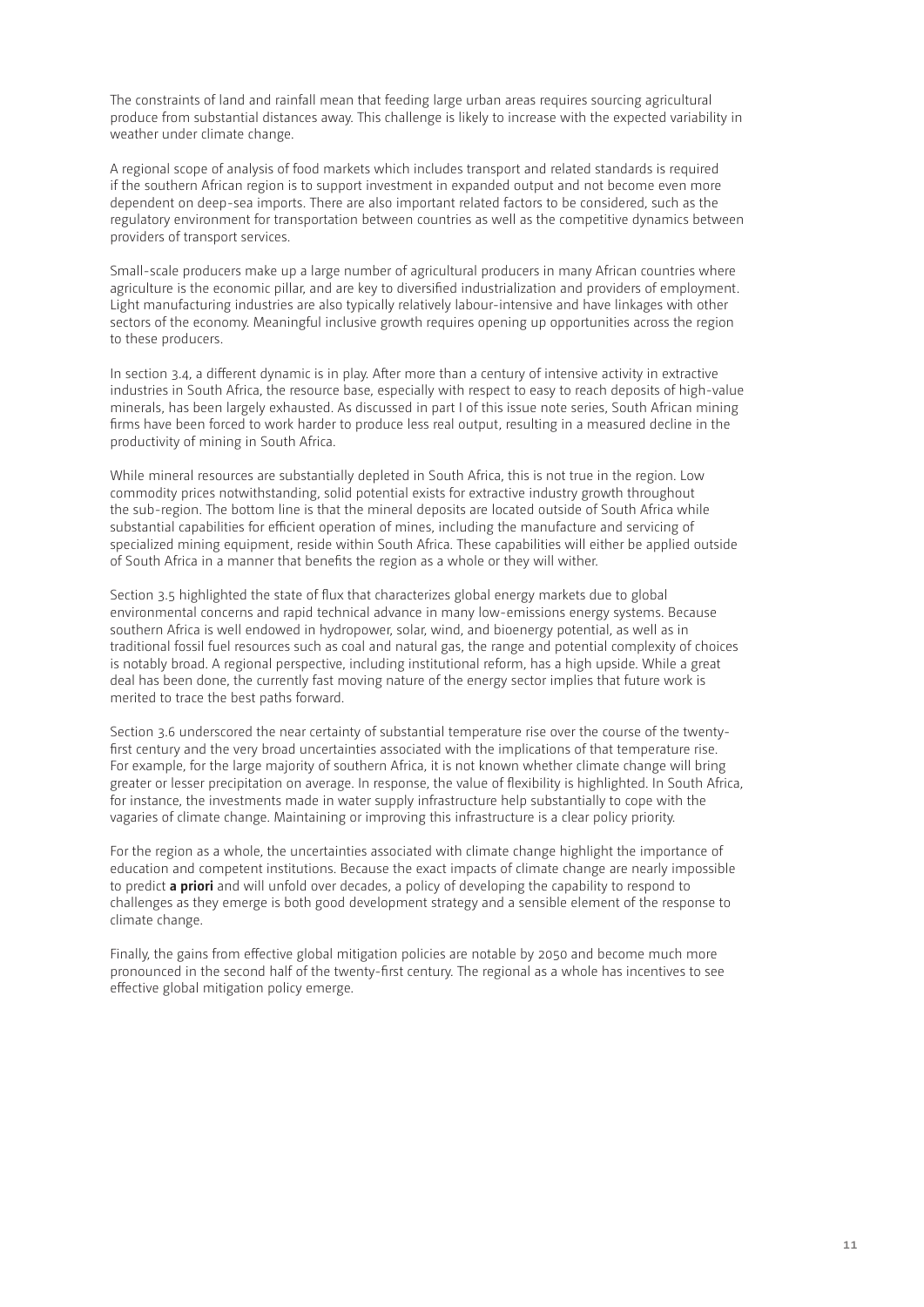### <span id="page-13-0"></span>**5 References**

- Arent, D., C. Arndt, M. Miller, F. Tarp, and O. Zinaman, (eds) (2017). The Political Economy of Clean Energy Transitions. Oxford: Oxford University Press. Forthcoming.
- Arndt, C., P.S. Chinowsky, C. Fant, Y. Gebretsadik, J.E. Neumann, S. Paltsev, A. C. Schlosser, K. Strzepek, F. Tarp and J. Thurlow (2015). 'Climate change and developing country interests: cases from the Zambezi River Basin'. WIDER Working Paper 2015/116. Helsinki: UNU-WIDER.
- Arndt, C., R. Davies, S. Gabriel, K. Makrelov, B. Merven, F. Hartley, and J. Thurlow (2016). 'A sequential approach to integrated energy modeling in South Africa'. Applied Energy, 161: 591-599.
- Arndt, C. and F. Tarp (2015). 'Climate Change Impacts and Adaptations: Lessons Learned from the Greater Zambeze River Valley and Beyond'. Climatic Change, 130(1):1-8.
- Carney, Mark (2015). 'Breaking the tragedy of the horizon climate change and financial stability'. Speech given at Lloyd's of London, 29 September. www.bankofengland.co.uk/publications/Pages/ speeches/2015/844.aspx.
- Cullis, J., T. Alton, C. Arndt, A. Cartwright, A. Chang, S. Gabriel, Y. Gebretsadik, F. Hartley, G. de Jager, K. Makrelov, G. Robertson, A. C. Schlosser, K. Strzepek and J. Thurlow (2015). 'An uncertainty approach to modelling climate change risk in South Africa'. WIDER Working Paper 2015/045. Helsinki: UNU-WIDER.
- Chigumira G., E. Chipumho, E. Mudzonga and G. Chiunze (2016). 'The expansion of regional supermarkets chains, changing models of retailing and the implications for local supplier capabilities: A case of Zimbabwe'. Forthcoming. WIDER Working Paper.
- das Nair, R. and S. Chisoro (2015) 'The expansion of regional supermarket chains, changing models of retailing and the implications for local supplier capabilities in South Africa, Botswana, Zambia and Zimbabwe' WIDER Working Paper 2015/114
- das Nair, R. and S. Chisoro (2016). 'The expansion of regional supermarket chains: Implications on suppliers'. Forthcoming. WIDER Working Paper.
- Esterhuizen, D. (2015). The South African meat market. United States Department of Agriculture, Foreign Agricultural Service, GAIN Report.
- Fant, C. (2016). 'Wind turbine and photovoltaic generating efficiency in Africa'. WIDER Working Paper.
- Feldman, D., G. Barbose, R. Margolis, T. James S. Weaver, N. Darghouth, and R. Wiser (2014). Photovoltaic System Pricing Trends: Historical, Recent, and Near-Term Projections. 2014 Edition. Presentation by SunShot, US Department of Energy. NREL/PR-6A20-62558. Golden CO: National Renewable Energy Laboratory.
- Fessehaie, J., Z. Rustomjee and L. Kaziboni (2016a). 'Can mining promote industrialization? A comparative analysis of policy frameworks in three southern African countries'. WIDER Working Paper 2016/83. Helsinki: UNU-WIDER.
- Fessehaie, J., Z. Rustomjee and L. Kaziboni (2016). 'Mining-related national systems of innovation in southern Africa: national trajectories and regional integration'. WIDER Working 2016/84. Helsinki: UNU-WIDER.
- Gebretsadik, Y., C. Fant and K. Strzepek (2014). 'Optimized reservoir operation model of regional wind and hydro power integration: case study: Zambezi Basin and South Africa'. WIDER Working Paper 2014/161. Helsinki: UNU-WIDER.
- Hartzenberg, T. and P. Kalenga (2015). 'National Policies And Regional Integration In The South African Development Community'. WIDER Working Paper 2015/056. Helsinki: UNU-WIDER.
- IPCC (2014). Climate Change 2014: Synthesis Report. Contribution of Working Groups I, II and III to the Fifth Assessment Report of the Intergovernmental Panel on Climate Change. Geneva: IPCC.
- Moné, C., A. Smith, B. Maples, and M. Hand (2015). 2013 Cost of Wind Energy. National Renewable Energy Laboratory: Golden CO.